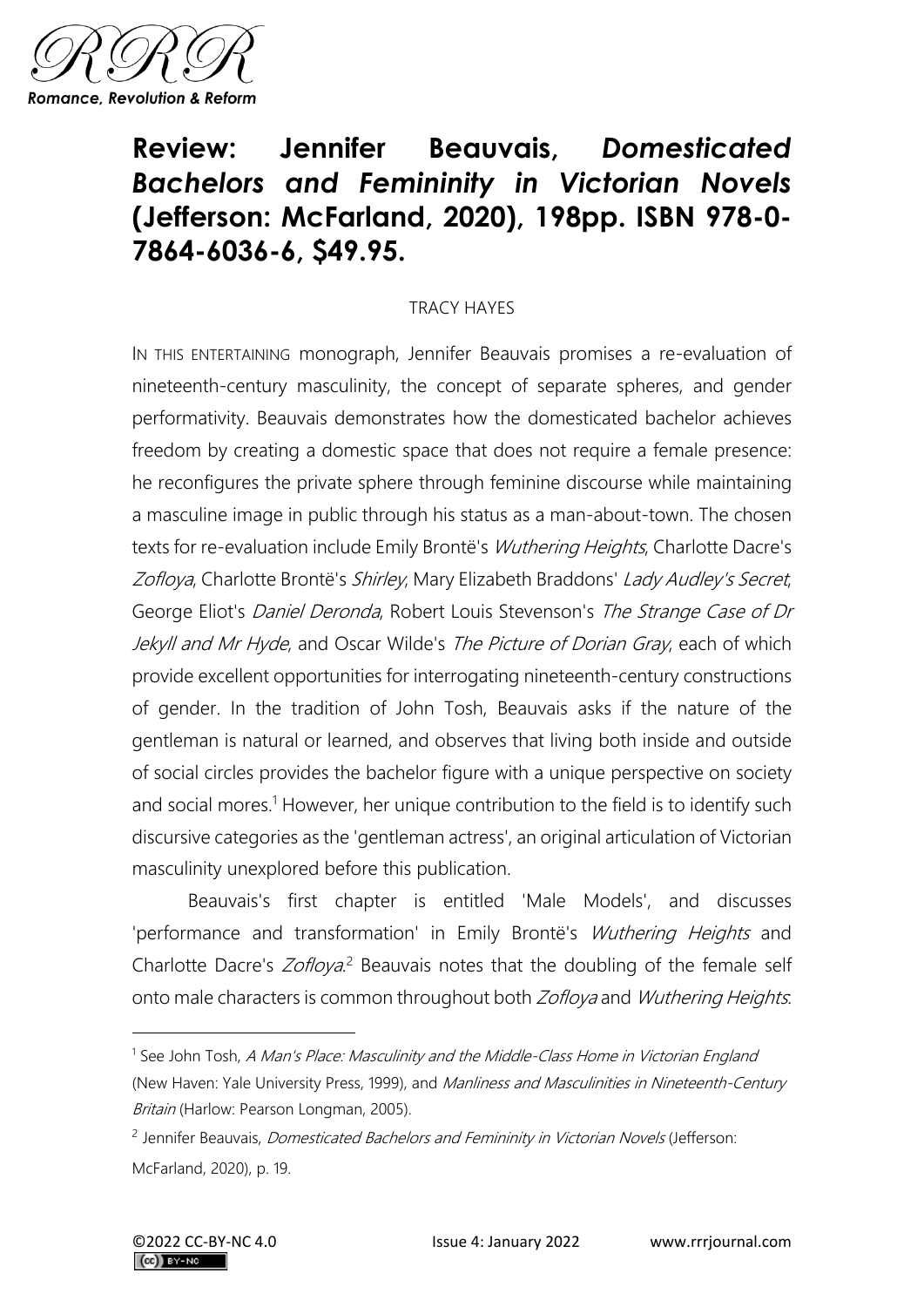

Catherine Earnshaw's demonic double is Heathcliff, Victoria's is Zofloya. Beauvais observes that both female characters marry feminised men, but that the 'female demon cannot contain herself within the domestic realm and is unable to maintain her performance'. Therefore, both Victoria and Catherine return to their 'true natures' with the aid of their 'demonic doubles'.<sup>3</sup> It is surprising that there is no mention of Angela Wright's seminal *Gothic Fiction* (2007), as Beauvais makes a point of separating the Male Gothic from the Female Gothic. Wright points out that to 'argue for a continuous "Female Gothic" tradition […] is over-simplified in its neglect of different literary discourses and different contexts'.<sup>4</sup> Beauvais's approach, restricting texts to the classification of 'male' or 'female' Gothic, seems somewhat reductive in light of Wright's study, as it ignores the 'multiplicity of possibilities in exploring gender in the Gothic'.<sup>5</sup>

'Between the Spheres' (Chapter Two) investigates the 'dual natures' of Robert and Louis Moore in Charlotte Brontë's *Shirley*. Beauvais argues that there is gender confusion among the characters throughout the novel due to women such as Shirley proposing 'masculine' perspectives on marriage. Additionally, Beauvais notes, Shirley engages with the public sphere while characters such as the three curates at the beginning of the novel are feminised through 'their participation in feminine discourse'.<sup>6</sup> The position of these curates in society situates them as inhabiting the public sphere, yet as Beauvais observes, Brontë presents them as 'the unproductive, uninvited and rowdy visitors to the private sphere of the parlour'.<sup>7</sup> She comments that these parlour-based activities are 'deemed non-active, futile, and without purpose or end-product, qualities that are in opposition to the concept of Victorian masculinity'.<sup>8</sup> Beauvais links these activities with the well-known figure of the Victorian old maid – 'redundant, useless and parasitical'. $9$  A less convincing idea proposed by Beauvais in this chapter is

8 Ibid.

<sup>3</sup> Ibid., p. 37.

<sup>&</sup>lt;sup>4</sup> Angela Wright, *Gothic Fiction: A Reader's Guide to Essential Criticism* (Hampshire: Palgrave Macmillan, 2007), p. 129.

<sup>5</sup> Ibid., p. 129.

<sup>6</sup> Beauvais, p. 38.

<sup>7</sup> Ibid., p. 39.

<sup>&</sup>lt;sup>9</sup> Ibid., p. 50.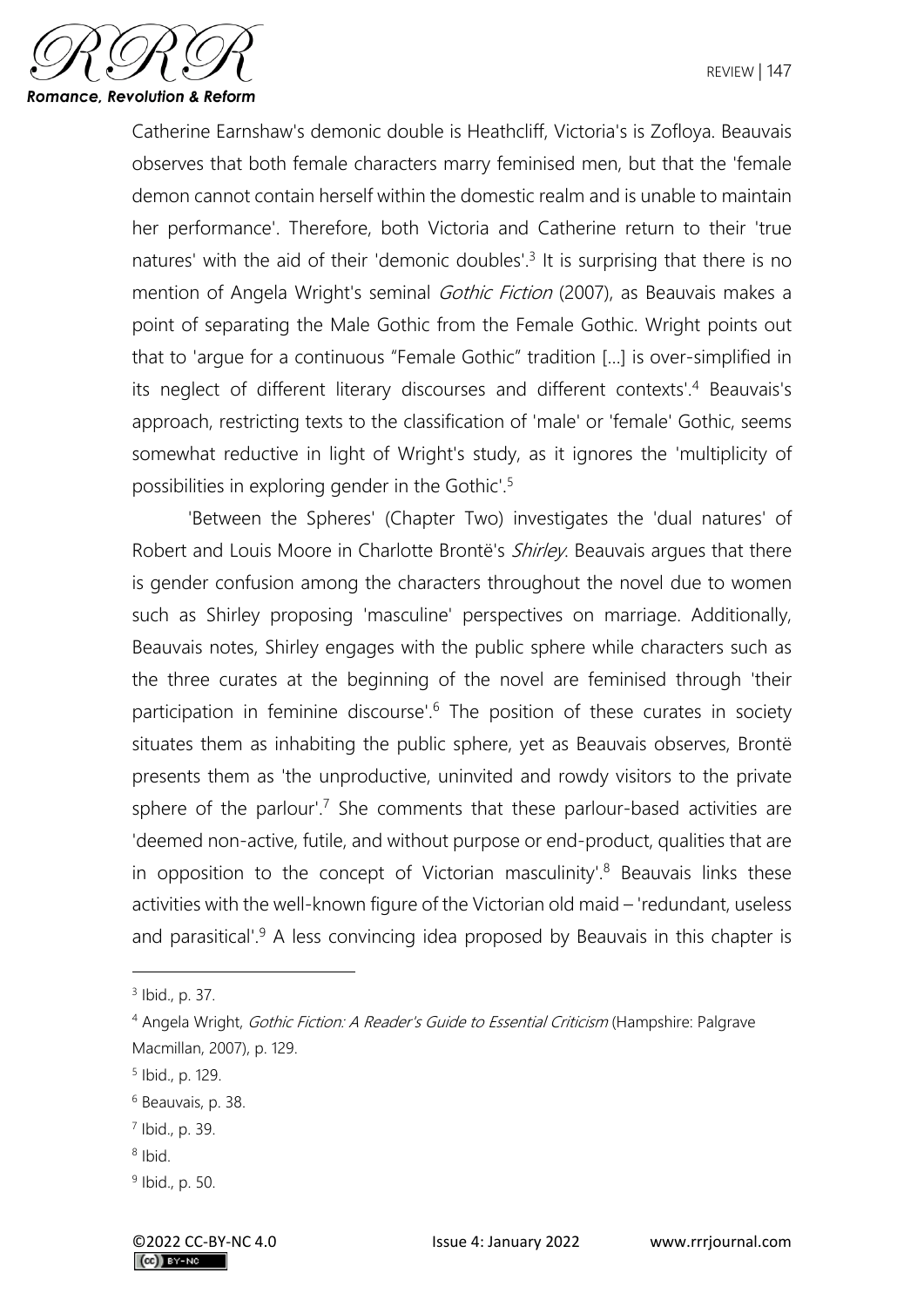

that of the 'performance' of bourgeois masculinity by working class men. She relates how 'the working-man's tendency to over-perform in his role as middleclass man suggests a dangerous tendency to become a spectacle', and that performance and spectacle belong to the feminine.<sup>10</sup> This statement would benefit from further elucidation.

In Chapter Three, 'The Domesticated Gentleman in Lady Audley's Secret, Beauvais notes that Robert Audley is 'an effeminate bachelor and struggling detective' in the mode of Wilkie Collins' heroines. However, curiously, she goes on to claim that Braddon is credited with founding the sensation genre despite Collins's The Woman in White being published three years earlier in 1859. Beauvais makes the superb point that Robert's refusal to conform to certain examples of manhood such as 'the aristocrat, the military man, or the sportsman, results in his alienation from the male community', and that aside from his 'intimate friendship with George, Robert is unable to perform his way into male circles, and eventually he no longer wishes to do so'.<sup>11</sup> She also notes how Robert's 'childlike inability to imagine himself or George married reveals a naïve effeminacy that lacks sexual prowess' - a factor all too obvious in Robert's dealings with the *femme fatale* Lucy Audley.<sup>12</sup> Another notable observation by Beauvais is that while Lucy's inherited insanity has been analysed in great depth, investigation into Robert's mental state, which is also brought into question during the novel, is lacking. This contribution illustrates the importance of including both masculinity and femininity when discussing social conventions of gender, for they cannot be treated exclusively of each other. While Beauvais's claim about the dandy, with reference to Robert Audley, is that it is an outdated model of masculinity at this time, sporting 'turneddown collars, French novels, laziness, and eccentric behaviour', she might also have considered how during this time both Charles Dickens and Benjamin Disraeli had each cultivated the figure of the dandy, and though perhaps eccentric, they were far from lazy.<sup>13</sup>

<sup>10</sup> Beauvais, pp. 51-52.

<sup>11</sup> Ibid., p. 72.

<sup>12</sup> Ibid., pp. 72, 82.

<sup>13</sup> Ibid., p. 72.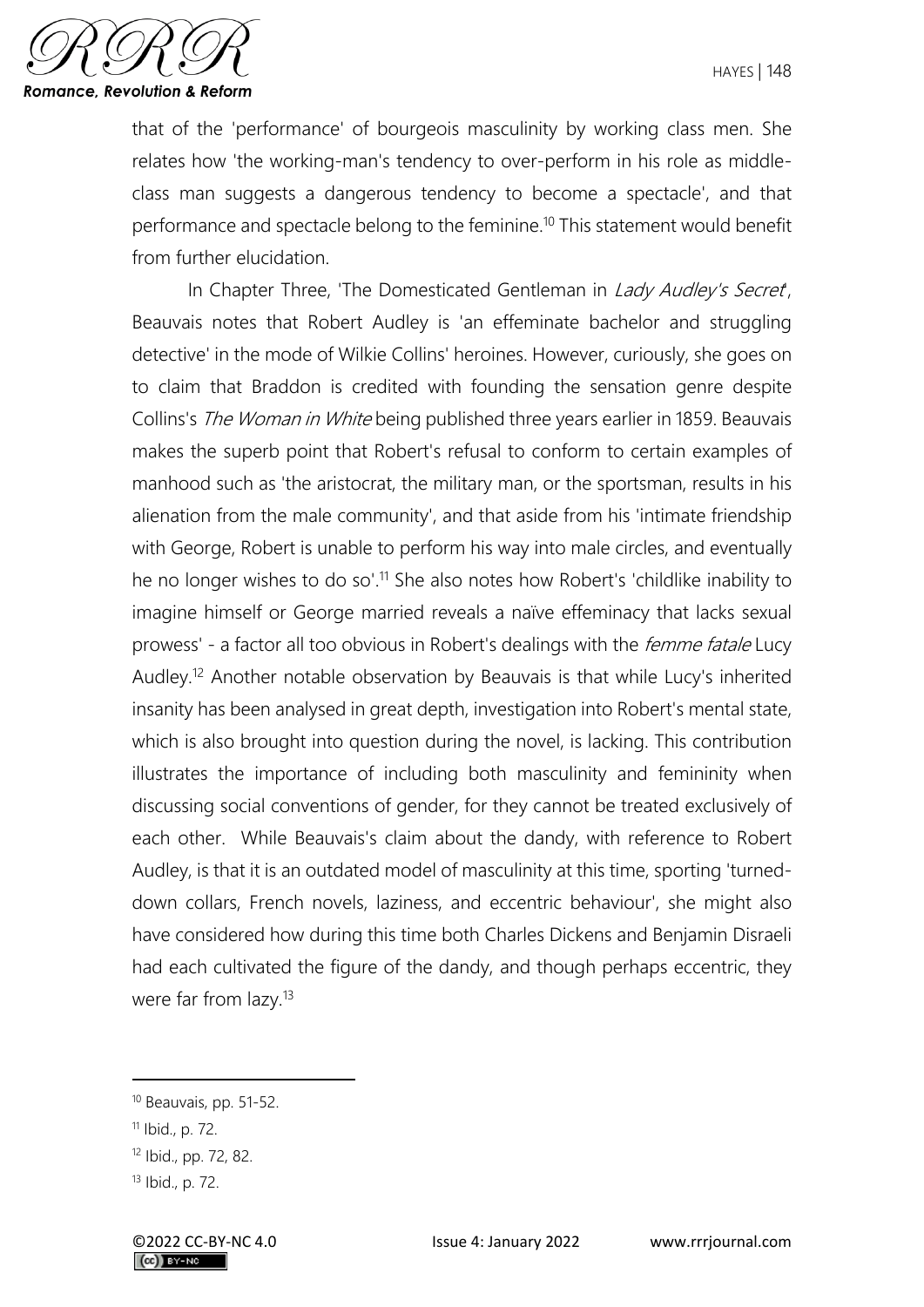

'Domesticated Theatricality' (Chapter Four) deals with Daniel Deronda's racial otherness, and what Beauvais terms 'the gentleman actress'.<sup>14</sup> Daniel, Grandcourt and Klesmer all 'perform' in the capacity of 'gentleman actresses', a performance which links them with effeminacy. Beauvais claims that the male as 'spectacle or dandy' enters mid-Victorian literature specifically in *Daniel Deronda*, and that the use of 'the physical body as an artistic canvas is usually associated with the feminine', revealing 'a unique amalgamation of the actress and the gentleman'.<sup>15</sup> Beauvais claims that 'Deronda positions himself in a variety of female roles as an act of sympathy', in effect becoming those females, means he is 'the quintessential actress even surpassing the female performers themselves'.<sup>16</sup> An alternative reading could mean that Deronda is in fact imposing the very gender conventions he is seemingly seeking to liberate both Gwendolyn and Mirah from.

The final two chapters of Beauvais' monograph are by far the strongest. 'Men Gone Wild' makes interesting links between the figure of the author and the figure of the prostitute, as both sell pleasure to a consumer construed as nonselective and passive. In Beauvais's analysis, 'the delicate balance between the public and private spheres' is a path trodden by both parties. Beauvais also points out that the absence of female characters in The Strange Case of Dr Jekyll and Mr Hyde emphasises the fluidity and mutability of the version of masculinity represented by male professionals who are all bachelors.<sup>17</sup> What Beauvais perceives as Hyde's adaptability and his adeptness at performance are central tenets of this thesis as a whole. It must be remembered that any performance of gender by an individual is what grants that individual freedom of movement between the public and the private, with the adoption of both the masculine and the feminine allowing for the negotiation of a presence that is at once both attractive and repulsive, disrupting societal conventions in the pursuit of uninhibited pleasure. This is also evident in Wilde's treatise on aestheticism through the character of Dorian Gray which Beauvais discusses in chapter six. According to Beauvais Dorian represents the 'dandy in decline', a Victorian

<sup>14</sup> Ibid., p. 93.

<sup>15</sup> Ibid., p. 94.

 $16$  Ibid.

<sup>17</sup> Ibid., p. 123.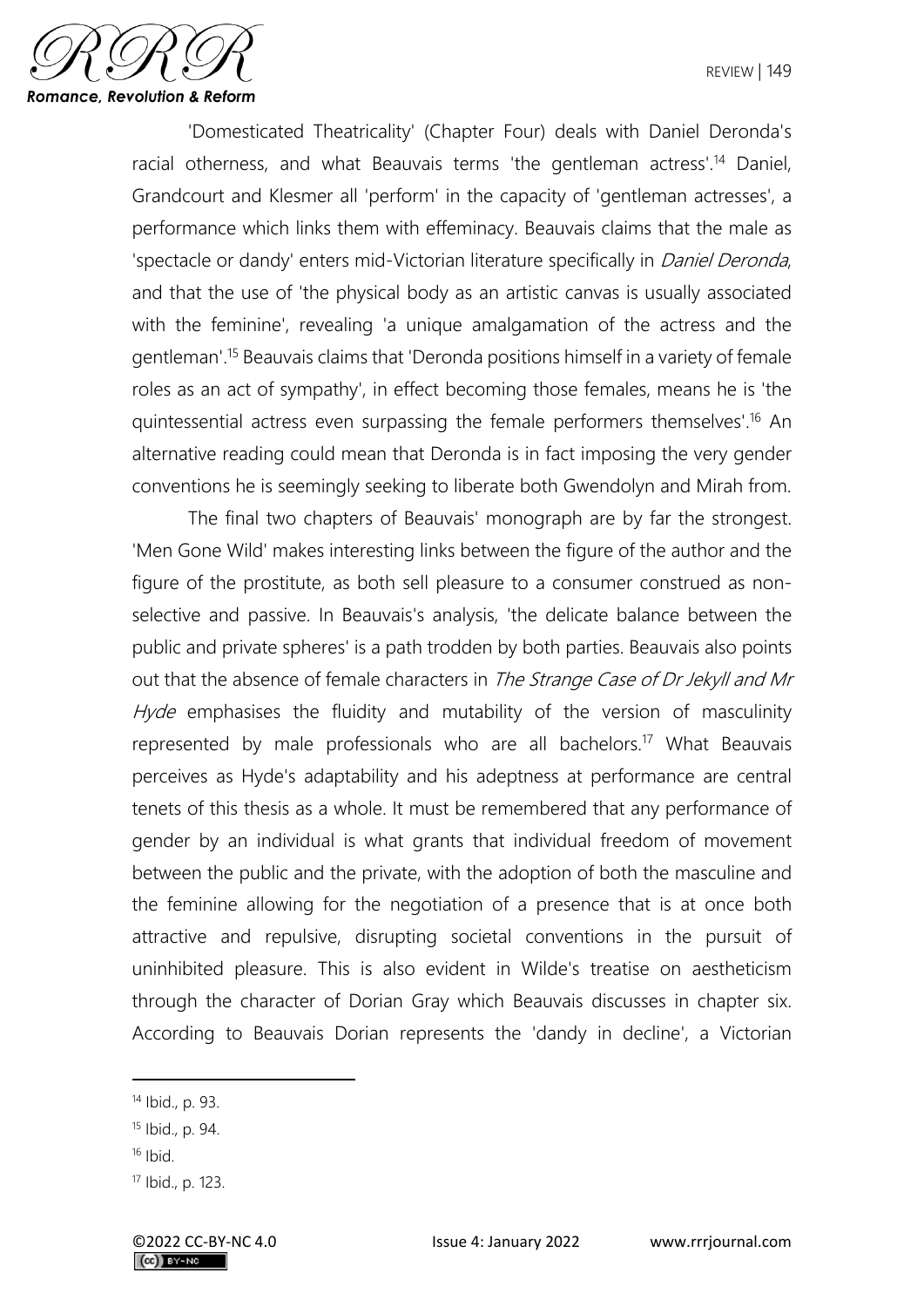

gentleman bachelor who is 'expected to follow his senses and indulge in pleasure', and she points out that Dorian's corruption and 'dark desires' have no place in the public sphere, they can only be 'played out in private', to the point where he 'can no longer distinguish life from art<sup>'18</sup> Beauvais notes that Lord Henry, too, is aware of 'the constant theatricality of life' and the 'roles that people play', and makes the salient point that Dorian in the figure of the dandy 'functions as commodity while rejecting conformity', for he is both spectator and performer, living 'inside and outside' the separate spheres.<sup>19</sup>

The bibliography does not list any publication later than 2008, leaving over a decade of publications on masculinities unaddressed, such as Todd Reeser's Masculinities in Theory (2010) and Stefan Horlacher (ed.) Constructions of Masculinity in British Literature From the Middle-Ages to the Present (2011). However, through her identification of such unique articulations of masculinity as 'the male actress', and pointing to the fact that a lack of female characters in a novel can emphasise the fluidity and mutability of masculinities as experienced throughout the nineteenth century, Jennifer Beauvais has made an original contribution to the study of gender performativity. Her demonstration of Dorian Gray as Dandy, both spectator and performer, provides a particularly fruitful avenue for further research. Beauvais's book is a useful addition to masculinity studies, an area of research that is in need of expansion.

## ❖ ❖ ❖

BIOGRAPHY: Tracy Hayes received her PhD in 2017 with a thesis investigating masculinity in the novels of Thomas Hardy. She is the Secretary and Website/Social Media Director for the Thomas Hardy Society and regularly organizes conferences and study days. Having presented papers on Hardy, M.R. James and Edgar Allan Poe at numerous conferences throughout the UK, Dr Hayes has also published in various journals including the DNHAS, Palgrave Communications, RRR, Merry Meet, Victorian Popular Fiction Association and Short Fiction Studies. Her current research centres around representations of Gothic masculinity in the short stories of Poe, Hardy and M.R. James.

<sup>18</sup> Ibid., pp. 159-160.

<sup>19</sup> Ibid., pp. 158, 167.